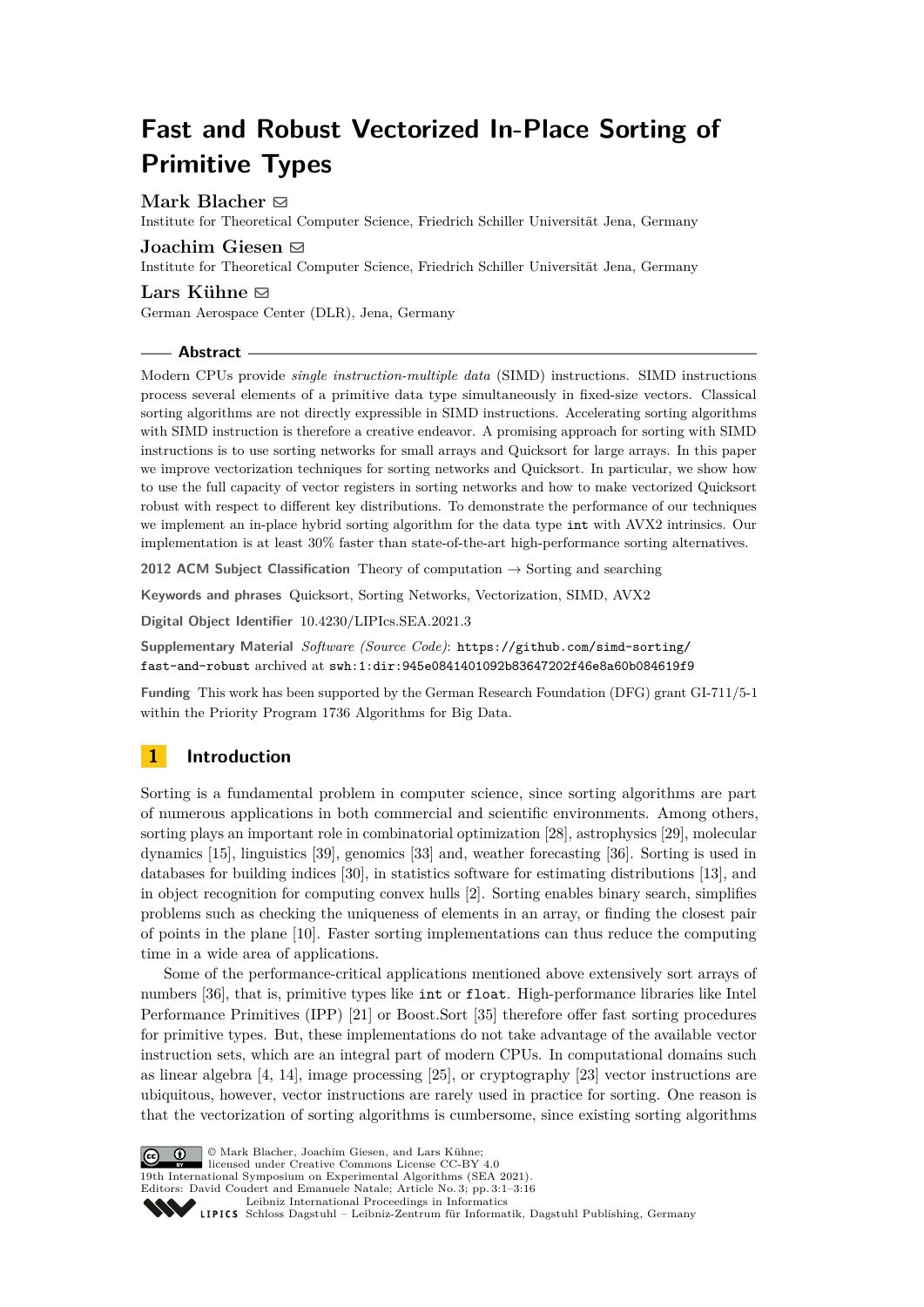### **3:2 Fast and Robust Vectorized In-Place Sorting of Primitive Types**

cannot be directly expressed in SIMD instructions. Another reason is that current vectorized sorting algorithms often cannot outperform an optimized radix sort. Furthermore, current vectorized Quicksort implementations [\[5,](#page-12-7) [16\]](#page-12-8) are not robust to different key distributions.

The idea of using vector instructions for sorting is not new. The field of vectorized sorting has been explored since the 1970s, first on vector supercomputers with their specialized instruction sets and later on modern architectures (see our discussion of related work below). A large part of the work on vectorized sorting algorithms has been done on old hardware from today's point of view. Since then, SIMD instruction sets continued to evolve and vector registers became wider. Also, new vectorization techniques such as vectorized in-place partitioning in Quicksort [\[5\]](#page-12-7) have been discovered. Due to these changes, a new look at vectorized sorting algorithms seems worthwhile.

**Related Work.** Vectorized sorting is a topic that has been extensively researched on vector supercomputers [\[31,](#page-13-9) [37,](#page-13-10) [38,](#page-13-11) [41\]](#page-13-12). However, the knowledge gained there cannot be transferred uncritically to modern hardware. For example, Zagha and Blelloch [\[41\]](#page-13-12) vectorize Radix Sort on the vector supercomputer CRAY Y-MP. Compared to a vectorized hybrid algorithm of Quicksort and Odd-Even Transposition Sort [\[31\]](#page-13-9), they achieve speedup factors of three to five with their Radix Sort. The speedup is partly due to the fact that the CRAY Y-MP has no hardware prefetcher, which means accessing data elements in RAM in random order takes the same time as accessing them sequentially.

Studies on vectorized sorting, which take into account modern hardware, that is, vector instructions, instruction-level parallelism, CPU caches, and multicore parallelism, focus primarily on the vectorization of Mergesort [\[8,](#page-12-9) [19,](#page-12-10) [20\]](#page-12-11). Essentially, a vectorized Mergesort is a hybrid of merging networks and the usual Mergesort or some multiway variant of it. Despite efficient utilization of the underlying hardware, single-threaded vectorized Mergesort variants on mainstream CPUs do not achieve the speed of a hardware optimized Radix Sort such as Intel's platform-aware Radix Sort (IPP Radix Sort) [\[21\]](#page-12-4). For special hardware like the Xeon Phi 7210 processor, which features AVX-512 instructions and high bandwidth memory, a fast vectorized Mergesort variant exists, but unfortunately without publicly available source code for testing [\[40\]](#page-13-13).

Gueron and Krasnov [\[16\]](#page-12-8) show that Quicksort can be vectorized on modern hardware using the AVX and AVX2 instruction sets. Their partitioning function requires  $\mathcal{O}(n)$  additional memory. The pivot value is always the last element of the partition. After the vectorized compare operation with the pivot value, the elements in the vector register are shuffled using shuffle masks that are stored in a lookup table. Gueron and Krasnov miss the opportunity to sort even small arrays with vector instructions. For sub-partitions with fewer than 32 elements, they use insertion sort, similarly to the C**++** Standard Template Library (STL). The running times of their vectorized Quicksort are higher than those of IPP radix sort when sorting randomly distributed 32-bit integers.

Using AVX-512 instructions, Bramas [\[5\]](#page-12-7) designs a vectorized hybrid algorithm based on Quicksort and Bitonic Sort that outperforms IPP radix sort on random input data by a factor of 1*.*4. Using the new compress instructions in AVX-512, Bramas implements Quicksort's partitioning function without the use of pre-computed permutation masks. Compress instructions arrange elements contiguously in a vector according to a bitmask. Compress instructions are not new per se. Both Stone [\[38\]](#page-13-11) and Levin [\[31\]](#page-13-9) have already used compress instructions on vector supercomputers to implement Quicksort's partitioning function. The true contribution of Bramas is that he implements the partitioning function without additional memory. He does this by buffering the two SIMD vectors at the outer ends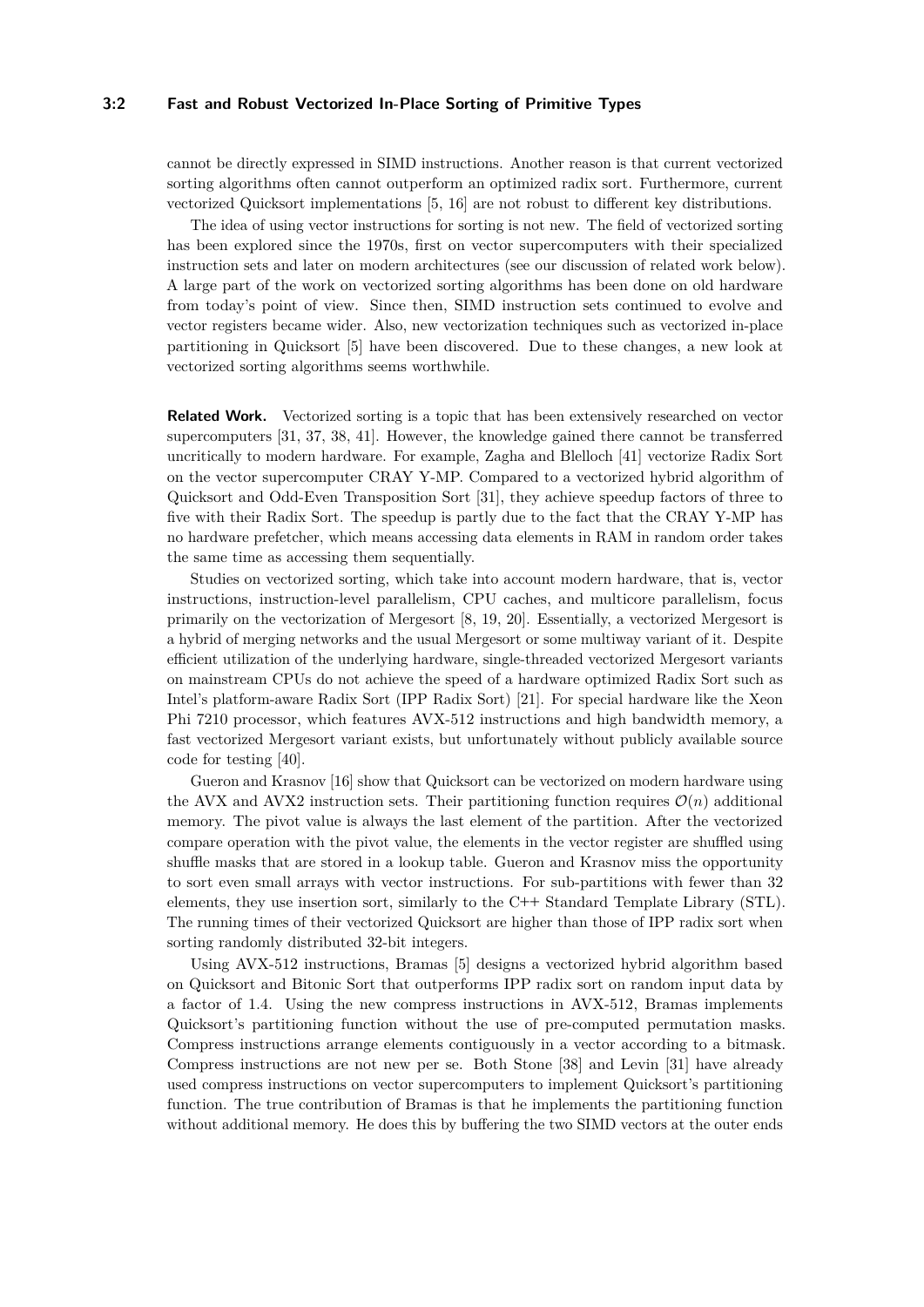### **M. Blacher, J. Giesen, and L. Kühne 3:3** and 3:3

of the array. The pivot value for partitioning the array is determined with the median-of-three strategy. For sorting small sub-partitions with less than or equal to 256 integers Bramas uses a branch-free vectorized Bitonic Sort.

**Practically Important Features for Sorting.** Among the sorting implementations mentioned above, the fastest are sort AVX-512 [\[5\]](#page-12-7) and Intel's IPP radix sort [\[21\]](#page-12-4). In addition to speed, the following features are often equally important in practice: low memory usage, robustness against different key distributions, portability, and efficient parallelization. Table [1](#page-2-0) summarizes the features of our and other sorting implementations for primitive types. In this paper we consider only the single-threaded case, since our goal is to show that *pure* vectorized sorting is indeed the fastest available option for sorting primitive types. Vectorization and parallelization are orthogonal concepts. Parallelization would make the results highly dependent on the parallelization technique. The efficient combination of our vectorization techniques with parallelization is a topic that we plan to explore in future work.

<span id="page-2-0"></span>**Table 1** Features of various high performance sorting implementations for primitive types. The state-of-the-art general purpose sorting algorithm  $IPS<sup>4</sup>$  o [\[1\]](#page-12-12) is included here for comparison, although it is not optimized for sorting primitive types. We use the term in-place if the sorting algorithm requires no more than  $\mathcal{O}(\log n)$  additional non-constant memory on average.

|                          | this paper | sort $Avx-512$ [5] | IPP radix sort $[21]$ | $IPS4$ o [1] |
|--------------------------|------------|--------------------|-----------------------|--------------|
| in-place                 |            |                    |                       |              |
| robust (distributions)   |            |                    |                       |              |
| robust (duplicate keys)  |            |                    |                       |              |
| portable ( $\leq$ AVX2)  |            |                    |                       |              |
| fast $(n \leq 1000)$     |            |                    |                       |              |
| fast $(n > 1000)$        |            |                    |                       |              |
| parallelized efficiently |            |                    |                       |              |

<span id="page-2-1"></span>*<sup>a</sup>* Code does not compile on Windows.

**Our Contributions.** The main contributions of this paper are vectorization techniques for sorting networks and Quicksort that allow to design faster, more robust and memory efficient sorting algorithms for primitive types. In particular, we introduce the following techniques:

- $\blacksquare$  For sorting small to medium-sized arrays we show how to use the full capacity of vector registers in sorting networks.
- $\blacksquare$  To implement the vectorized partitioning function of Quicksort in-place with AVX2 instructions, we combine the lookup table strategy of Gueron and Krasnov [\[16\]](#page-12-8) with the in-place partitioning of Bramas [\[5\]](#page-12-7).
- To make vectorized Quicksort robust to different key distributions, we design an alternative pivot selection strategy that is used for unbalanced sub-arrays during partitioning. With this strategy, which is related to Radix Exchange Sort [\[7,](#page-12-13) [11\]](#page-12-14), the worst case running time of our Quicksort is  $\mathcal{O}(kn)$ , where k is the number of bits in the primitive type.

Based on these techniques we implement a sorting algorithm with AVX2 vector instructions that outperforms general purpose and competing high-performance sorting implementations for primitive types. The source code of our implementation is available at [https://github.](https://github.com/simd-sorting/fast-and-robust) [com/simd-sorting/fast-and-robust](https://github.com/simd-sorting/fast-and-robust). Additionaly, we provide an efficiently vectorized implementation of Quickselect [\[36\]](#page-13-4), which uses the same vectorization techniques to find the *k*th smallest element in an unordered array.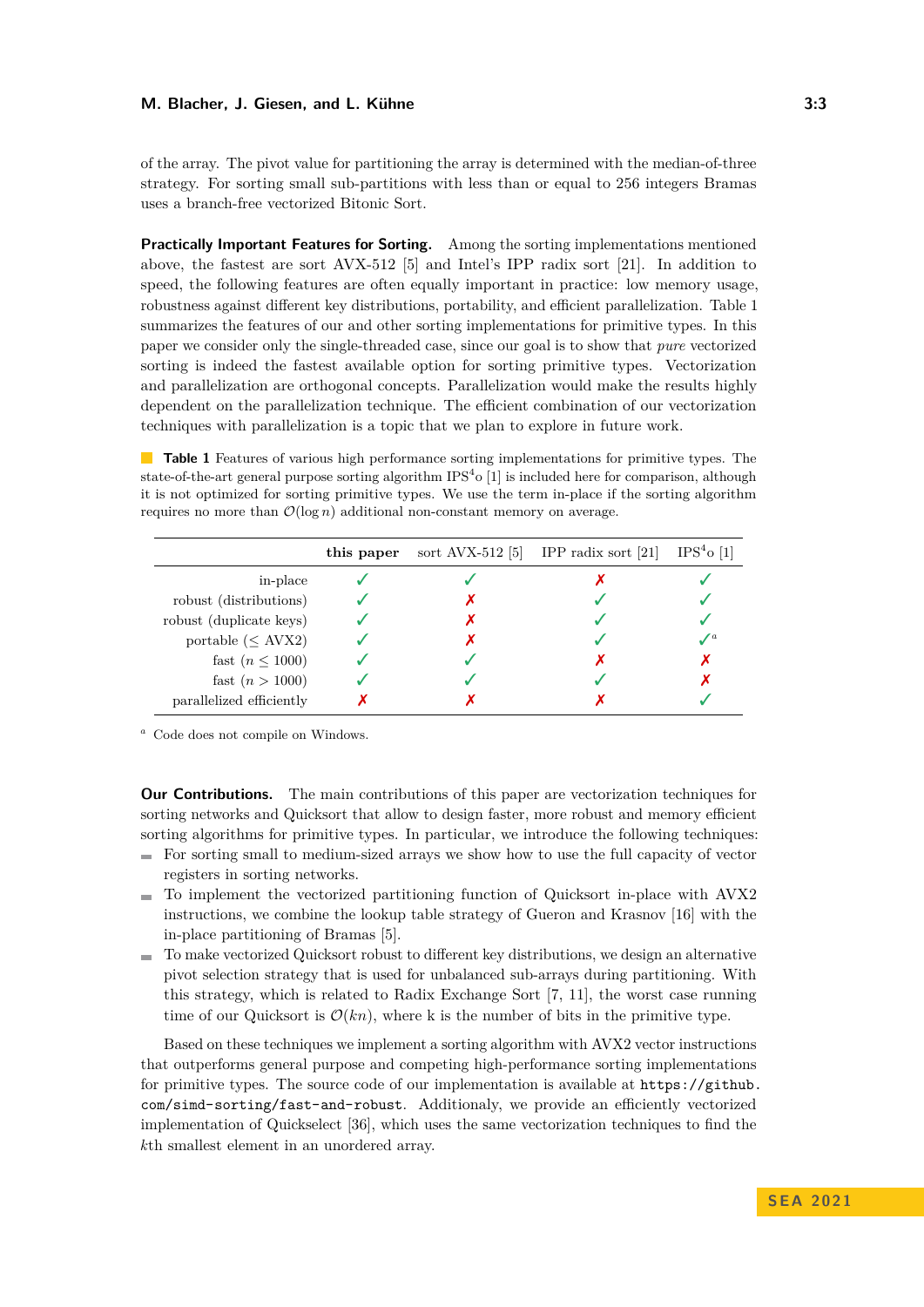### **3:4 Fast and Robust Vectorized In-Place Sorting of Primitive Types**

# **2 Preliminaries**

**Vector Instructions.** Vector instructions (SIMD instructions) in the x86 instruction set exist since 1997 [\[6\]](#page-12-15). The register width was steadily increased since then. Larger registers allow more elements of a primitive type to be processed simultaneously. Starting with 64 bits in MMX (Multi Media Extension), the register width increased to 128 bits for SSE (Streaming SIMD Extensions) and again doubled to 256 bits in AVX (Advanced Vector Extensions). Current CPUs for high-performance computing have 512-bit registers and support the AVX-512 instruction set [\[22\]](#page-13-14). Modern mainstream CPUs, however, support at most AVX2. Like its predecessor AVX, AVX2 uses vectors of up to 256 bits, but has a larger instruction set. Since we want our implementation to run on a large variety of available CPUs we use AVX2 and not AVX-512 to implement our ideas. Instead of writing the vectorized part of the algorithms in assembly language, we use intrinsic functions. Intrinsic functions have the advantage that explicit assignments of registers are omitted. Intrinsic functions are also more portable between different compilers and operating systems.

**Latency and Throughput.** Besides the vector width, the two metrics latency and throughput provide further information about the performance of an instruction. Latency is the number of cycles that an instruction takes until its result is available for another instruction. Throughput, on the other hand, indicates how many cycles it takes on average until an identical independent instruction can begin its execution [\[12\]](#page-12-16). If the throughput of an instruction is smaller than the latency, executing several identical independent instructions in sequence can lower the accumulated latency of the computation, because instructions can begin before the results of previous instructions are available. We exploit this heavily by simulating larger vectors to increase instruction-level parallelism of our implementation.

# **3 The Algorithm**

In this section we describe the design and implementation of our algorithm for sorting arrays of data type int (32-bit signed integer). Most state-of-the-art sorting implementations combine several sorting algorithms for achieving good performance on different array sizes and key distributions. Here, we also take this approach and combine vectorized Quicksort with vectorized sorting networks into a fast and robust in-place sorting algorithm. The overall design of our algorithm is shown in the simplified C**++** Listing [1.](#page-4-0)

The remainder of this section is organized as follows: In Subsection [3.1](#page-3-0) we discuss our techniques to vectorize sorting networks for sorting small and medium-sized arrays, respectively. In Subsections [3.2](#page-7-0) and [3.3](#page-8-0) we describe our combined pivot strategy that makes Quicksort robust with respect to different key distributions and also makes it robust with respect to duplicate keys. As will be discussed in Subsection [3.4,](#page-8-1) our algorithm is in-place in the sense that the only non-constant memory overhead comes from the recursive function calls. This Section finishes with a brief worst and average running time analysis in Subsection [3.5.](#page-8-2)

# <span id="page-3-0"></span>**3.1 Sorting Networks**

The building blocks of sorting networks are **Compare-and-exchange (COEX) modules**. A COEX module consists of two inputs and two outputs. Each input receives a value. The two values are sorted in the module and transferred to the two outputs. In our representation of a COEX module, the upper output track contains the smaller and the lower output track the larger value. See Figure [1](#page-4-1) for different options of visualizing a COEX module.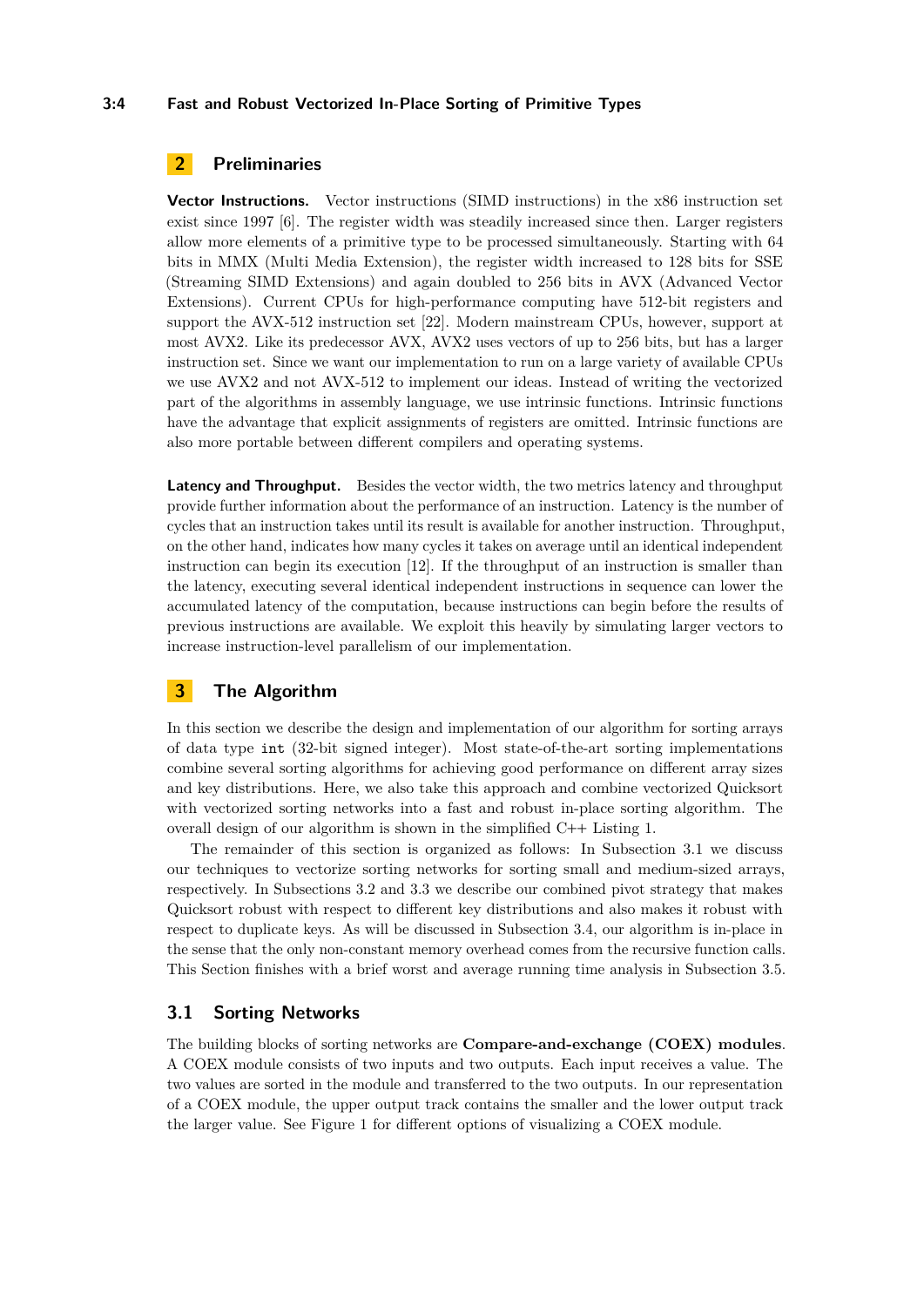#### **M. Blacher, J. Giesen, and L. Kühne 3:5** (1994) 19:52 (1995) 19:53

<span id="page-4-0"></span>**Listing 1** Our vectorized Quicksort algorithm partitions arrays with vector instructions until the sub-arrays become small enough  $( $512$  elements) and then switches to vectorized sorting$ networks. For achieving higher performance, two different techniques are used to vectorize sorting networks (not shown in Listing [1\)](#page-4-0). One for small arrays (*n <* 128) and one for medium-sized arrays  $(128 \leq n \leq 512)$ . To detect sub-arrays in which all elements are equal, the *smallest* and *largest* values in the array are computed during the partitioning phase. We combine two pivot strategies to make our Quicksort robust with respect to various distributions. After partitioning, we do not set the pivot element to its correct position in the sorted array. This allows us to use values as pivots that are not contained in the array.

```
void qs_core(int *arr, int left, int right, bool choose_avg = false, int avg = 0) {
  if (right - left <= 512) { // sorting networks for array sizes <= 512
    sort_with_sorting_networks(arr + left, right - left + 1);
    return;
  }
  int pivot = choose_avg ? avg : get_pivot_median_medians(arr, left, right);
  int smallest = INT32_MAX; // smallest value in the array after partitioning
  int largest = INT32_MIN; // largest value in the array after partitioning
  int bound = partition(arr, left, right + 1, pivot, &smallest, &largest);
  // the ratio of the size of the smaller partition to the size of the array
  double ratio = min(right - (bound - 1), bound - left) / double(right - left + 1);
  if (ratio < 0.2) // if unbalanced sub-arrays, change pivot strategy
    choose avg = !chooseavg;
  if (pivot != smallest) // if values not identical in left sub-array, recurse
    qs_core(arr, left, bound - 1, choose_avg, average(smallest, pivot));
  if (pivot + 1 != largest) // if values not identical in right sub-array, recurse
    qs_core(arr, bound, right, choose_avg, average(largest, pivot));
}
```
In a sorting network, the COEX modules are combined in such a way that they always sort a fixed-length sequence of values. The amount of modules and their execution order are fixed for a network and do not depend on the input values. Sorting networks are therefore data-oblivious algorithms. A sorting network for eight elements is shown in Figure [2.](#page-5-0) The number of parallel steps and the number of COEX modules are the two key parameters that are used to optimize sorting networks. A sorting network with the minimum number of COEX modules does not necessarily have the fewest parallel steps and vice versa [\[9\]](#page-12-17).

There are **regular** [\[3,](#page-12-18) [34\]](#page-13-15) and **irregular sorting networks** [\[9,](#page-12-17) [27\]](#page-13-16). For a regular sorting network, an algorithmic rule exists that generates the network and can also generate larger networks of the same type. For irregular sorting networks it is not known how the construction of these networks can be generalized to create larger networks [\[26\]](#page-13-17).

<span id="page-4-1"></span>

**Figure 1** Compare-and-exchange module visualizations. To represent modules in sorting networks we use the simplified visualization depicted in (b).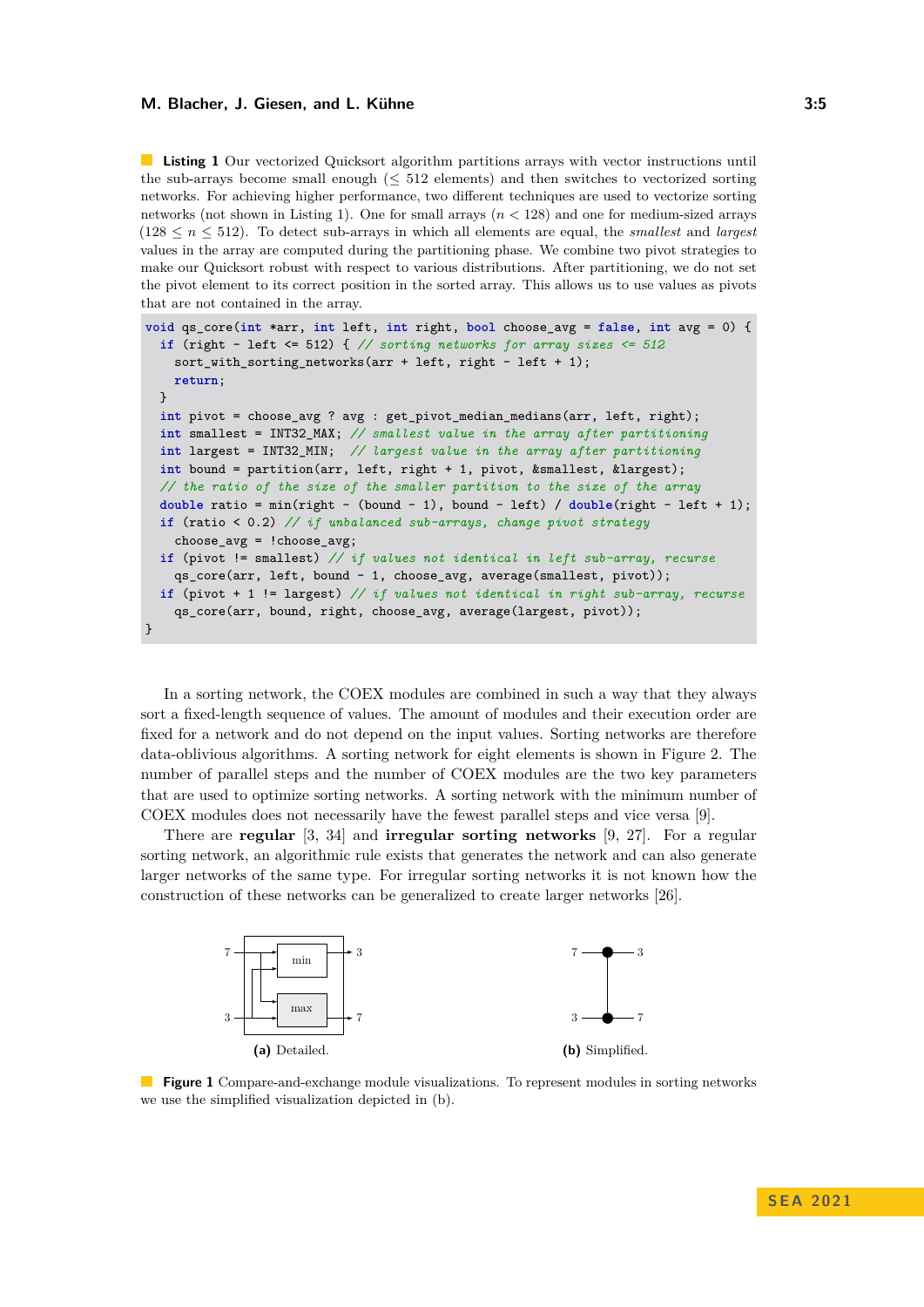<span id="page-5-0"></span>

**Figure 2** Bitonic sorting network for eight elements (24 modules, six parallel steps). The input comes from the left and runs to the right through the network. The numbers above the gray boxes index the **parallel steps**. Each parallel step is characterized by the fact that there are no dependencies between individual modules. All COEX modules within a gray box can thus be executed simultaneously.

In the following two paragraphs we show how to efficiently vectorize sorting networks for sorting small  $(n < 128)$  and medium-sized  $(128 \le n \le 512)$  arrays. We define  $n = 128$  as the boundary between small and medium-sized arrays, since we use different types of sorting networks. The technique we use for sorting small arrays is especially efficient for Bitonic Sort. Therefore, we apply it to small Bitonic sorting networks. In contrast, the technique we use for sorting medium-sized arrays can efficiently vectorize irregular sorting networks that have a minimum amount of COEX modules.

**Sorting Small Arrays With Sorting Networks.** To efficiently vectorize small Bitonic sorting networks, it is important to distinguish between modules and nodes. A COEX module schematically consists of two nodes and a vertical connecting line between them. (see Figure [1b\)](#page-4-1). The elements passing through the two nodes are compared within a module. Here, we represent a COEX module as a tuple of two comma separated numbers. For example, (1*,* 2) stands for a module in which the element at the first node is compared to the second. The numbers in brackets represent the nodes to be compared and not the values to be sorted. Nodes correspond only to the positions of elements in a sorting network.

The aim of vectorizing sorting networks is to execute as many modules as possible at once. To perform a vectorized COEX operation, the two nodes of a module must be at the same index in two different vectors. By computing the pairwise minimum and maximum between these two vectors, the vectorized COEX operation is executed. Before we perform a vectorized COEX operation, we use shuffle instructions to place the two nodes of a module under the same index in the two vectors. We use two different shuffle instructions. The first shuffles the elements only within one vector. The second called shuffle\*, receives two vectors as input and mixes them according to a mask to create a new vector.

In our approach nodes are considered only virtually, while the values to be sorted are actually stored in the vector registers. When a COEX operation is executed, two types of exchanges are possible. On the one hand, values can be exchanged between the vector registers, on the other hand, nodes within a module can also be swapped. Since the nodes are virtual, the swaps of the nodes are also only virtual, and thus do not consume CPU cycles. Here, in order to simplify the presentation of our approach, the capacity of vectors is limited to four elements. Figure [3](#page-6-0) shows our technique for sorting eight elements with the bitonic sorting network from Figure [2.](#page-5-0)

Our technique distributes nodes within modules to different vectors and thus uses the full capacity of vector registers. Bramas [\[5\]](#page-12-7) uses, unlike our approach, only half the capacity of a vector register because the two nodes of a module are held within one vector. Furthermore, Bramas uses only permutation instructions for implementing sorting networks. We use shuffle instructions with lower latency wherever possible.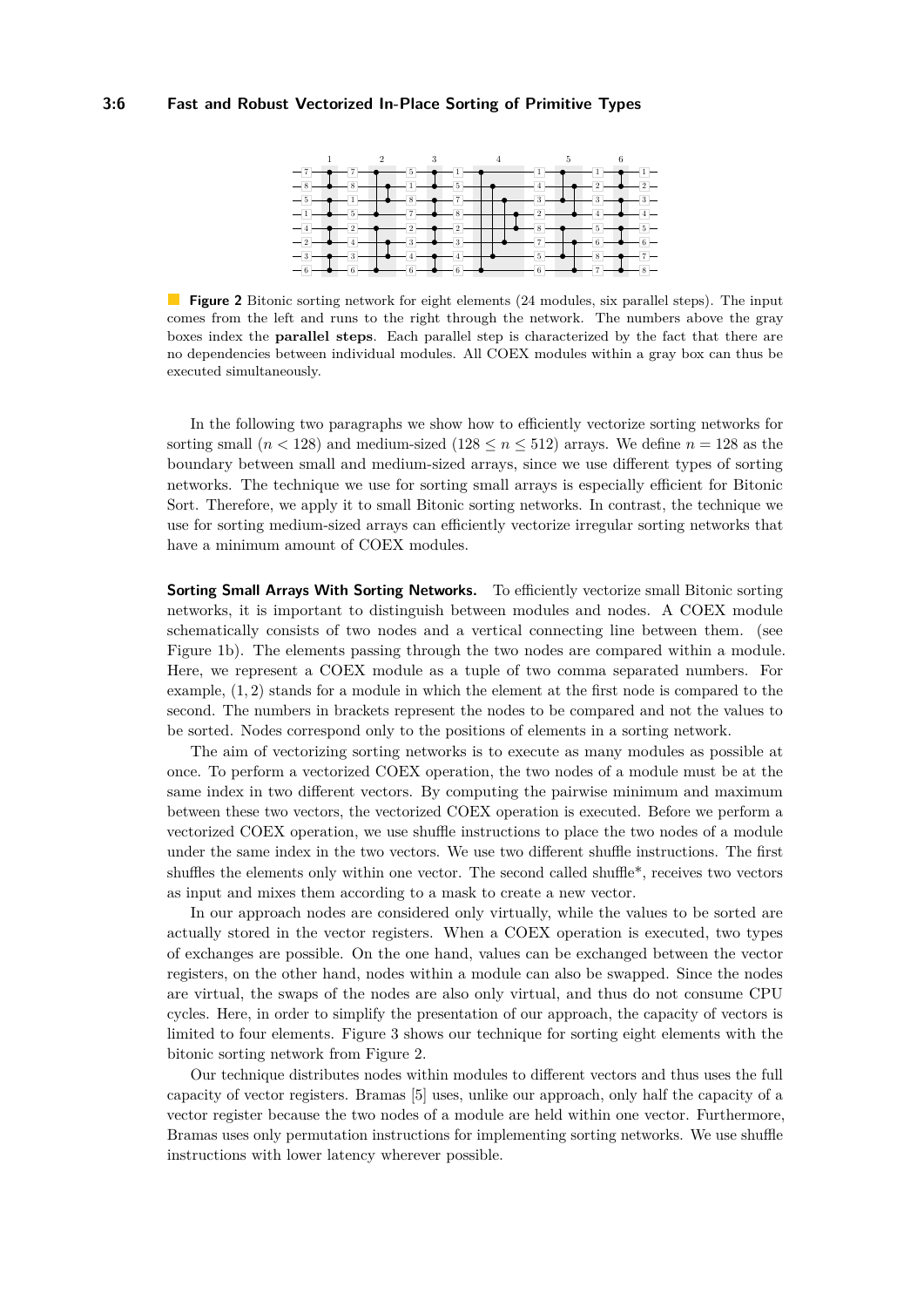### **M. Blacher, J. Giesen, and L. Kühne 3:7** (1998) 2:7

<span id="page-6-0"></span>

**Figure 3** Bitonic Sort of 8 elements with two vectors. Each vector has a capacity of 4 elements. We call the six parallel steps in which the COEX operations are executed Step  $1, \ldots$ , Step 6. In the first parallel step, Bitonic Sort has the four COEX modules {(1*,* 2)*,*(3*,* 4)*,*(5*,* 6)*,*(7*,* 8)}. The association of the nodes and indices in the vectors at the beginning of the sorting operation is freely selectable. We start under the assumption that the upper vector represents the Nodes 1*,* 3*,* 5*,* 7 and the lower vector represents the Nodes 2*,* 4*,* 6*,* 8. This initial distribution of nodes prevents unnecessary shuffles of elements before executing the first parallel step because the nodes within modules are at the same index in the two vectors. In the vectorized COEX operation of the first parallel step only the values 29 and 17 are exchanged, which is indicated by the gray box in Step 1. The second parallel step requires the modules  $\{(1,4), (2,3), (5,8), (6,7)\}$ . Before executing Step 2, the lower vector is shuffled so that the nodes to be compared face each other. The COEX operation in Step 2 exchanges the values 23 and 19. The nodes within two modules must also be swapped (3 with 2, and 7 with 6). These swaps are necessary, because the minimum of two nodes after executing the vectorized COEX operation is always in the upper vector and the minimum is assigned to the node with the smaller index. The next four parallel steps are performed in a similar way. After executing Step 6, the upper vector always contains the elements at the Nodes 1, 5, 3 and 7, and, the lower vector contains the elements at the Nodes 2, 6, 4 and 8, respectively. The elements are sorted, but must be rearranged according to the indices of the nodes. After rearranging the elements with two shuffle and two blend instructions, the eight elements are properly sorted.

**Sorting Medium-Sized Arrays With Sorting Networks.** For sorting medium-sized arrays  $(128 \le n \le 512)$  we interpret the array as a matrix in row-major order, where the number of columns corresponds to the number of elements that can be placed in a vector. In an AVX2 vector there is space for eight values of data type int. An array with 128 values of datatype int thus corresponds to a matrix with eight columns and 16 rows.

To sort column-wise, the vectorized COEX operation is sufficient. Only pairwise minima and maxima between the vectors are computed, and no permutations or shuffles of the elements within the vectors are required for sorting the columns of a matrix. During a vectorized COEX operation, the same COEX module is executed in all columns. The number of vectorized COEX operations therefore depends on the number of modules in a sorting network. The advantage of sorting the elements inside columns is that even sorting networks with an irregular distribution of modules can be used, since each vectorized COEX operation uses only one module of the sorting network.

Sorting networks with a minimum number of COEX modules are particularly suitable for sorting the values in columns. To sort eight columns each containing 16 values of data type int, we use Green's irregular sorting network [\[27\]](#page-13-16), which consists of only 60 COEX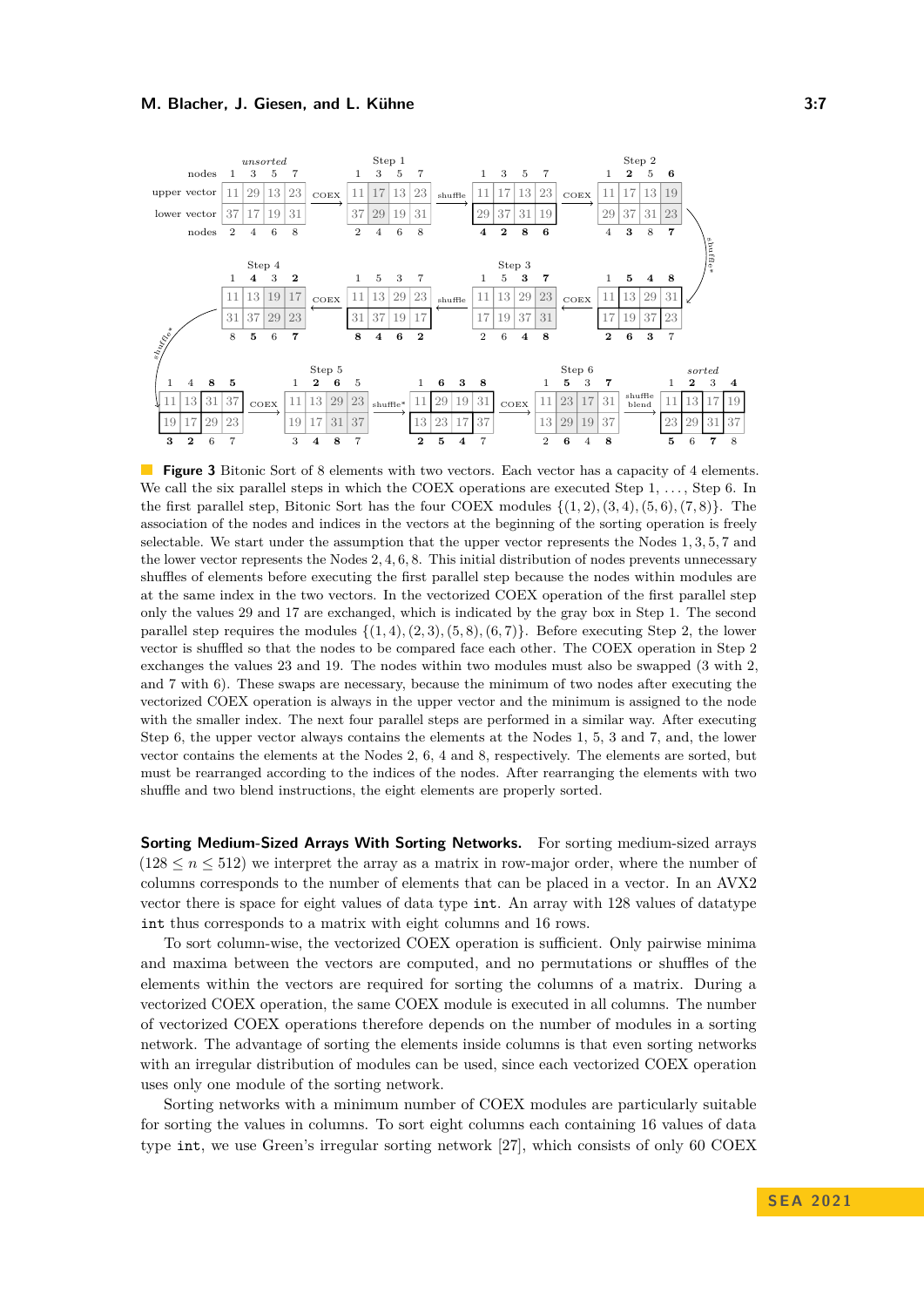# <span id="page-7-1"></span>**3:8 Fast and Robust Vectorized In-Place Sorting of Primitive Types**

| unsorted |  |   | columns sorted |                 |    |                 |                           |   | sorted                  |                 |       |   |    |
|----------|--|---|----------------|-----------------|----|-----------------|---------------------------|---|-------------------------|-----------------|-------|---|----|
| 16       |  |   |                | sort<br>columns | 4  |                 |                           | റ | merge<br>columns<br>. 3 |                 | ച     | 2 |    |
|          |  | 9 | 5              |                 |    |                 | $\Omega$                  | 5 |                         | Ð               |       |   |    |
| 15       |  |   | 13             |                 | 15 | 10              | $\circ$                   | ∍ |                         |                 |       |   | 12 |
|          |  |   | ച              |                 | 16 | 14 <sup>1</sup> | $\vert 10 \vert 13 \vert$ |   |                         | 13 <sup>1</sup> | 14 15 |   | 16 |

**Figure 4** Sorting medium-sized arrays. We interpret the array as a matrix in row-major order. For sorting columns we use sorting networks with a minimum number of COEX modules. To merge the sorted columns, we apply Bitonic Merge directly, without transposing the columns first.

modules. To fully sort the 128 values, the eight sorted columns must be merged. Instead of transposing the  $16 \times 8$  matrix and merging the sorted rows with a Bitonic Merge network, we apply Bitonic Merge directly to the sorted columns of the matrix. The technique for merging sorted columns is similar to the technique we use for sorting small arrays. Before we execute a COEX operation, we shuffle or permute elements of vectors such that the nodes of each module are placed in different vectors at the same index. Figure [4](#page-7-1) summarizes our approach for sorting medium-sized arrays with vector instructions.

# <span id="page-7-0"></span>**3.2 Pivot Selection**

To make our vectorized Quicksort robust with respect to various distributions, we combine two different pivot selection strategies and switch between them when one strategy leads to unbalanced sub-arrays (see Listing [1\)](#page-4-0).

**First Strategy.** The first strategy determines the pivot with a heuristic similar to the median of medians. Without the necessity to place the pivot to its final position in the array, determining the median of medians becomes faster since the index of the pivot is not needed. With AVX2 vector instructions we can compute eight medians simultaneously. To compute eight times the median-of-nine, we gather 72 random elements from the array to be partitioned and store them in nine vectors. The 72 random indices for the nine gather instructions are computed with the random number generator xoroshiro128+  $[26]$ . We implement xoroshiro128+ with vector instructions to speed up the computation of random numbers. The nine vectors with its 72 elements are interpreted as a  $9 \times 8$  matrix in row-major order. We compute the medians column-wise with a median network [\[32\]](#page-13-18), which we implement with min and max vector instructions. After applying a median network to the columns of the matrix, the fifth vector contains all eight medians. We sort the eight medians with vector instructions and choose as pivot the average of the fourth and fifth largest medians. If the resulting average is not an integer, we round down to the next smaller integer.

**Second Strategy.** If the vectorized median of medians heuristic leads to unbalanced subarrays, we switch to the second pivot strategy, where we choose the average of the *smallest* value and the *current pivot* as the pivot in the left sub-array, and, in the right sub-array, the average of the *largest* value and the *current pivot* as the pivot. The quadratic worst case of Quicksort is avoided, since choosing the average of the lower and upper bounds of the sub-array as pivot guarantees that the range of possible values is halved with each recursive call. The difference to Radix Exchange Sort [\[7,](#page-12-13) [11\]](#page-12-14) in our second pivot strategy is that instead of bits, actual values are used to halve the range of possible values at each recursive call. If the second pivot strategy leads to unbalanced sub-arrays, the first pivot selection strategy is used in the next recursive call.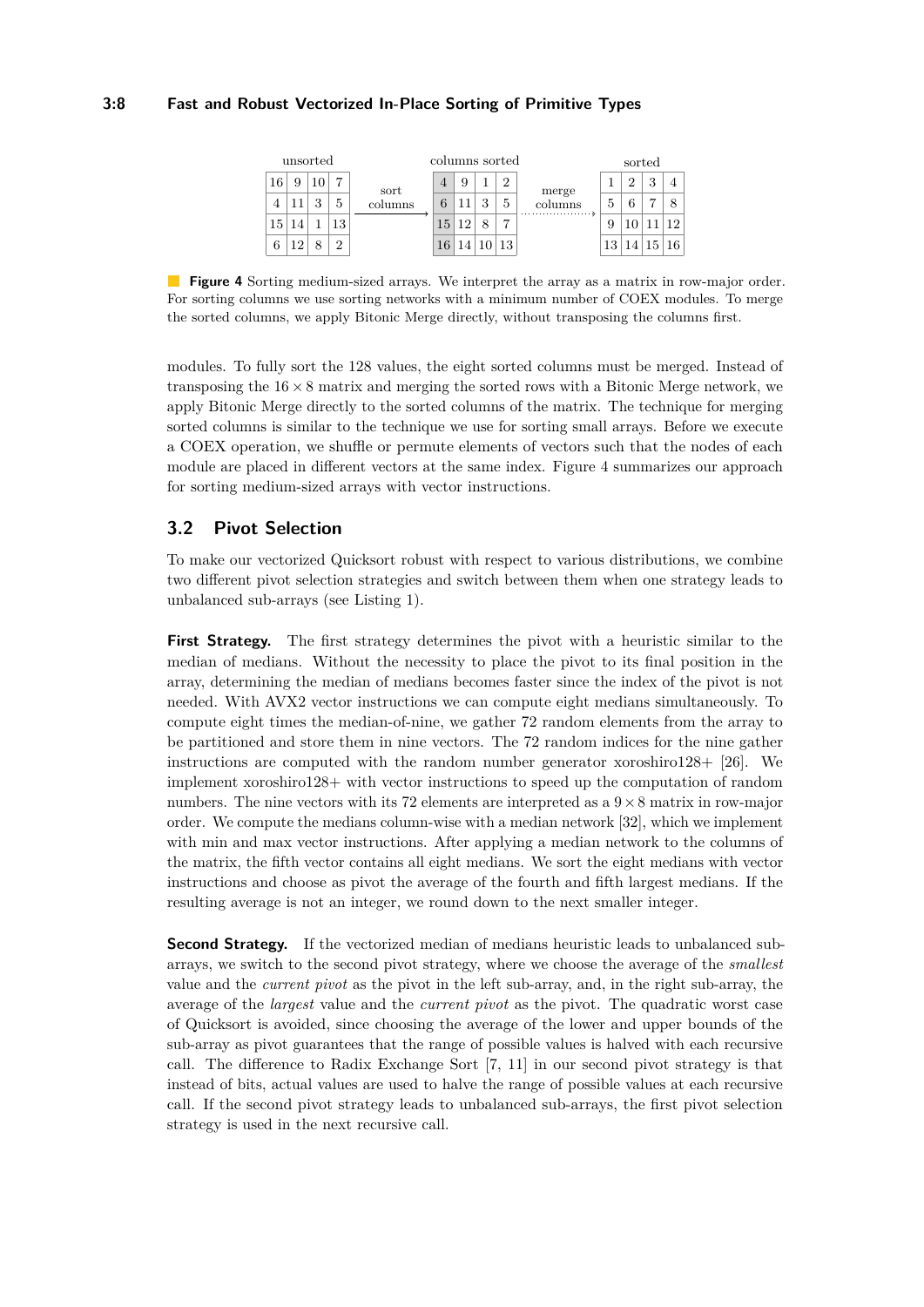### **M. Blacher, J. Giesen, and L. Kühne 3:9** 3:9

To realize the second pivot strategy, we always compute the *smallest* and the *largest* values in the array with min and max vector instructions when partitioning the array. We take advantage of instruction-level parallelism of modern processors to hide the execution time of the minimum and maximum computations. The latency of min and max vector instructions is only one cycle and the throughput is half a cycle [\[24\]](#page-13-19), which means that their execution time can almost be hidden if they are called while waiting for the results of high latency instructions.

# <span id="page-8-0"></span>**3.3 Many Duplicate Keys**

The knowledge about the *smallest* and the *largest* values in an array also allows us to detect sub-arrays where all values are equal. If the *smallest* value in an array and the *current pivot* are identical, no further partitioning of the left sub-array is required, or, if the *largest* value and the *current pivot*  $+1$  in an array are identical, no further partitioning of the right sub-array is necessary. Applying these checks before partitioning sub-arrays makes our vectorized Quicksort robust against arrays with many duplicate keys.

# <span id="page-8-1"></span>**3.4 In-place Partitioning**

We start partitioning the array without vector instructions until the number of unpartitioned elements corresponds to a multiple of the number of elements in a vector. Next, we cache two vectors with unpartitioned elements from the outer ends of the array. This creates space to perform the partitioning in-place with Bramas' [\[5\]](#page-12-7) technique. To partition a single vector we use, similar to Gueron and Krasnov [\[16\]](#page-12-8), permutation masks that are stored in a lookup table. Only one permutation instruction is sufficient for partitioning a vector, since we fill, like Bramas, the array from left to right with values smaller than or equal to the pivot, and, from right to left with values greater than the pivot. After storing a partitioned vector on the left and right side of the array we choose the next vector to partition from the side of the array with fewer already partitioned elements. Overwriting of not yet partitioned values of the array is impossible, because there is space for storing a partitioned vector on each side of the array due to the two initially cached vectors. This space is only used up as soon as the vectors cached at the beginning are partitioned and stored in the array. See Appendix [A](#page-13-20) for a worked example of our vectorized in-place partitioning algorithm.

To reduce the total latency of partitioning big arrays and thus increase instruction-level parallelism, we load 64 elements into eight vector registers, partition the eight vectors individually and save them back to the array. In order to realize the partitioning of big arrays in-place we cache 16 vectors instead of two, at the beginning of the partitioning.

# <span id="page-8-2"></span>**3.5 Running Time Analysis**

The running time of our vectorized sorting algorithm is determined by the two employed pivot strategies, namely, the (vectorized) median of the medians strategy and the strategy that is inspired by Radix Exchange Sort. While we can control the worst case behaviour of our vectorized sorting algorithm with the latter strategy, the median of medians strategy allows to control the average case behaviour. In particular, we can give the following guarantees.

 $\blacktriangleright$  **Lemma 1.** The worst case running time of our vectorized sorting algorithm is  $\mathcal{O}(k n)$  where *n is the number of keys and k is the number of bits per key.*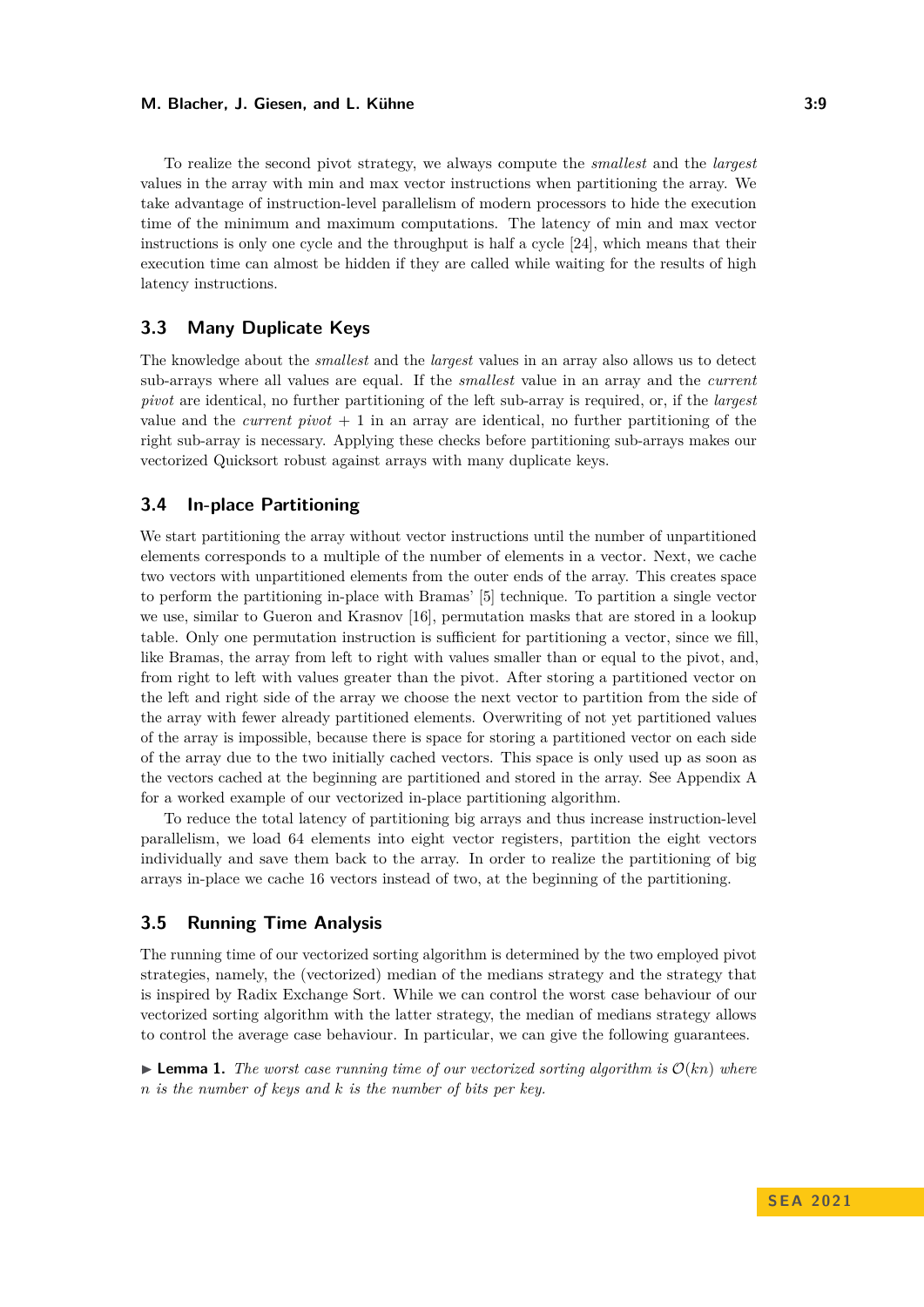### **3:10 Fast and Robust Vectorized In-Place Sorting of Primitive Types**

**Proof.** (Sketch) The claim follows since we always switch from the median of the medians pivot strategy to the second pivot strategy whenever the first strategy leads to unbalanced sub-arrays. The second pivot strategy uses the average of the smallest and the largest values in the array as pivot element. This is similar to Radix Exchange Sort that uses the most significant bit to subdivide the keys in an array. It follows that the worst case complexity of our algorithm when using the second pivot strategy is the same as for Radix Exchange Sort, namely  $\mathcal{O}(kn)$ . Hence, our algorithm runs in worst case time  $\mathcal{O}(kn)$  if  $k > \log n$ . If  $k < \log n$ , then the array needs to contain duplicate keys that our algorithm detects such that the worst case running time still is in  $\mathcal{O}(kn)$ .

 $\blacktriangleright$  **Lemma 2.** The average case running time of our vectorized sorting algorithm is  $\mathcal{O}(n \log n)$ , *where the average is with respect to the uniform distribution over the set of permutations of n different keys.*

**Proof.** (Sketch) This follows immediately from the analogous results for Quicksort with median of the medians pivot strategy. Remember that we only switch to the second pivot strategy when the median of medians strategy leads to unbalanced sub-arrays. Hence, switching the pivot strategy cannot degrade the asymptotic average running time.

For putting our running time analysis into perspective, note that our vectorized sorting algorithm is not a comparison based algorithm, since we use an arithmetic operation in the pivot strategy that is inspired by Radix Exchange Sort.

# **4 Experiments**

**Single-Threaded Performance.** We compare the single-threaded performance of our implementation with its high-speed competitors, sort AVX-512 [\[5\]](#page-12-7), Intel's platform-aware radix sort (IPP radix sort) [\[21\]](#page-12-4), and IPS<sup>4</sup>o [\[1\]](#page-12-12). IPP radix sort is generally accepted as a benchmark for high-performance sorting of primitive data types  $[5, 16, 40]$  $[5, 16, 40]$  $[5, 16, 40]$  $[5, 16, 40]$  $[5, 16, 40]$ . IPS<sup>4</sup>o is one of the fastest general purpose sorting algorithms. We report the performance of each algorithm in terms of speedup factors over std::sort from the C**++** STL for different array sizes and distributions of integers. For computing a single speedup factor we divide the running time of std::sort by the running time of the respective algorithm. In our measurements we consider array sizes in the range of  $10<sup>1</sup>$  to  $10<sup>9</sup>$ , whereby the next larger array size contains ten times more elements than the previous one. To evaluate the speed and robustness of our sorting algorithm, we fill the arrays with integers according to the following four distributions:

- (a) *Uniform*. Random integers in the range  $[-2^{31}, 2^{31} 1]$ .
- **(b)** *Gaussian*. Normally distributed random numbers with expected value  $\mu = 0$  and standard deviation  $\sigma = 100$ . We round the numbers to the nearest integer, resulting in many duplicate values in large arrays.
- **(c)** *Zero*. Every value is set to a constant: an input distribution with zero entropy [\[17\]](#page-12-19).
- (d) *Almost Sorted*. Array of size *n* with  $\left[\frac{1}{2} \cdot 2^{\log_{10} n}\right]$  misplaced numbers. For example, an array of the size  $10^6$  that contains 32 integers in wrong positions.

For our experiments, we use a machine with an Intel i9-10980XE 18-core processor running Ubuntu 20.04.1 LTS with 128 GB of RAM. Each core has a base frequency of 3.0 GHz and a max turbo frequency of 4.6 GHz and supports the AVX-512 vector instruction set. We compile our experiments with the Intel C**++** compiler version 19.1.2.254 for 64 bit using the optimization flags -Ofast and -march=native.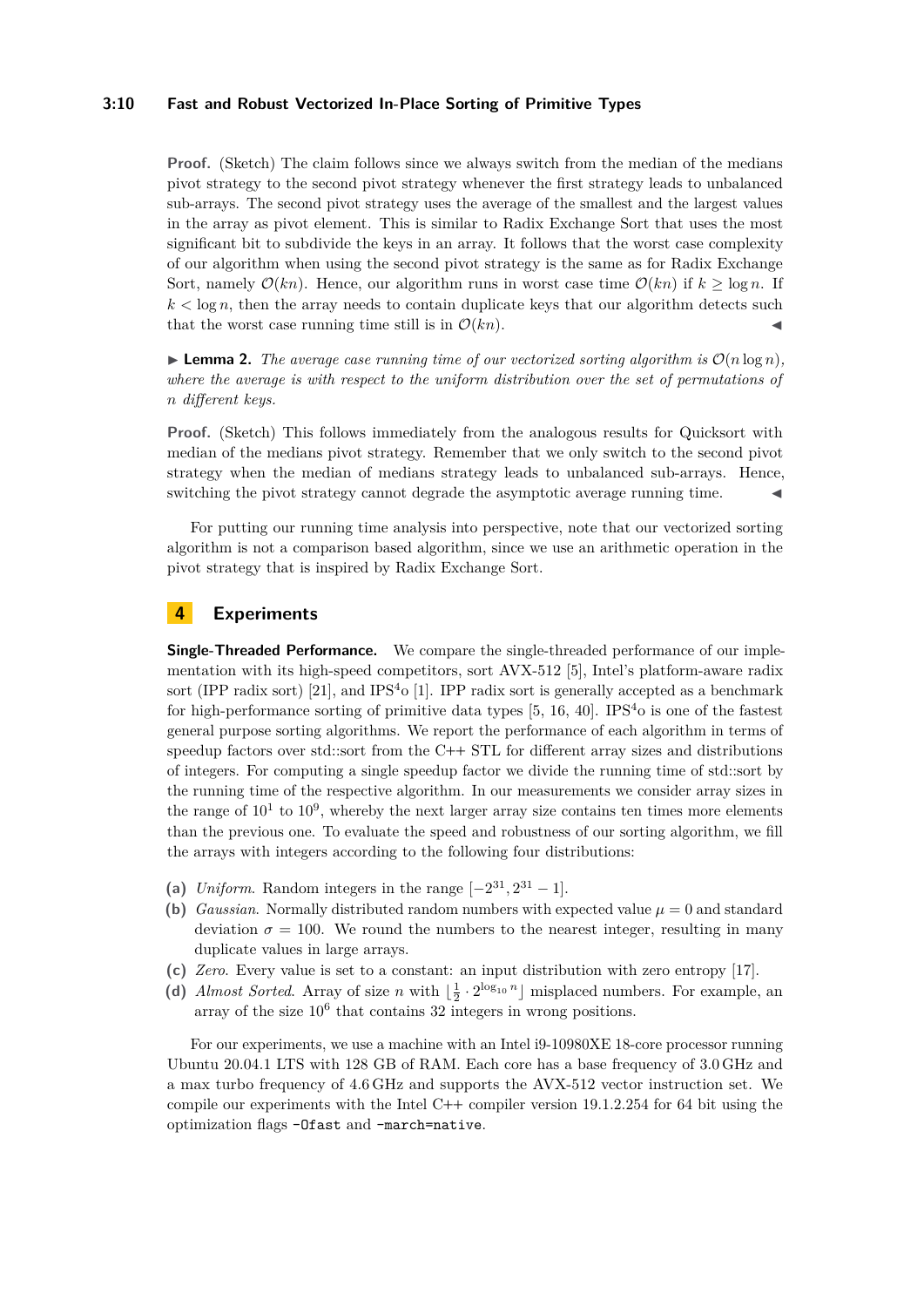#### **M. Blacher, J. Giesen, and L. Kühne 3:11 3:11**

Figure [5](#page-10-0) shows how the speedup factors of our implementation over std::sort compared to speedup factors of state-of-the-art high-speed sorting algorithms. Starting from an array length of  $10<sup>4</sup>$  our implementation is always significantly faster for the considered distributions of integers. We are on par with sort AVX-512, when sorting small arrays. Both our implementation and sort AVX-512 use vectorized sorting networks for small arrays, but our implementation only uses the more portable AVX2 vector instructions, but not AVX-512. In the AVX-512 instruction set the vectors are twice as wide than in AVX2, and in AVX-512 there are more suitable instructions for sorting available. Furthermore, Figure [5b](#page-10-0) and Figure [5c](#page-10-0) show the in general poor performance of Sort AVX-512, when sorting arrays with many duplicate keys, while our vectorized Quicksort implementation can handle this case efficiently. It also becomes apparent that a general purpose sorting algorithm like  $IPS<sup>4</sup>$ cannot keep up with the performance of an efficient vectorized sorting algorithm when sorting primitive data types, at least for the single-threaded case. For the multi-threaded case, the results may not be as clear-cut, since memory bandwidth becomes the ultimate performance limit for sorting algorithms.

<span id="page-10-0"></span>

**Figure 5** Speedup factors of our implementation, sort AVX-512 [\[5\]](#page-12-7), IPP radix sort [\[21\]](#page-12-4), and, IPS<sup>4</sup> o [\[1\]](#page-12-12) over std::sort for four different distributions of 32-bit signed integers. In addition, the graphs also contain the absolute running times of our implementation.

**Performance Indicators.** For finding out the reasons why our implementation performs better than state-of-the-art high-speed sorting algorithms, we look at performance indicators such as cycles required per sorted integer, cache misses, and instructions per cycle of the various implementations. Table [2](#page-11-0) contains performance indicators for the evaluated sorting algorithms. Additionally, we also show performance indicators for std::sort. Each algorithm sorts an array of  $10^9$  random integers. Our implementation needs on average 73 instructions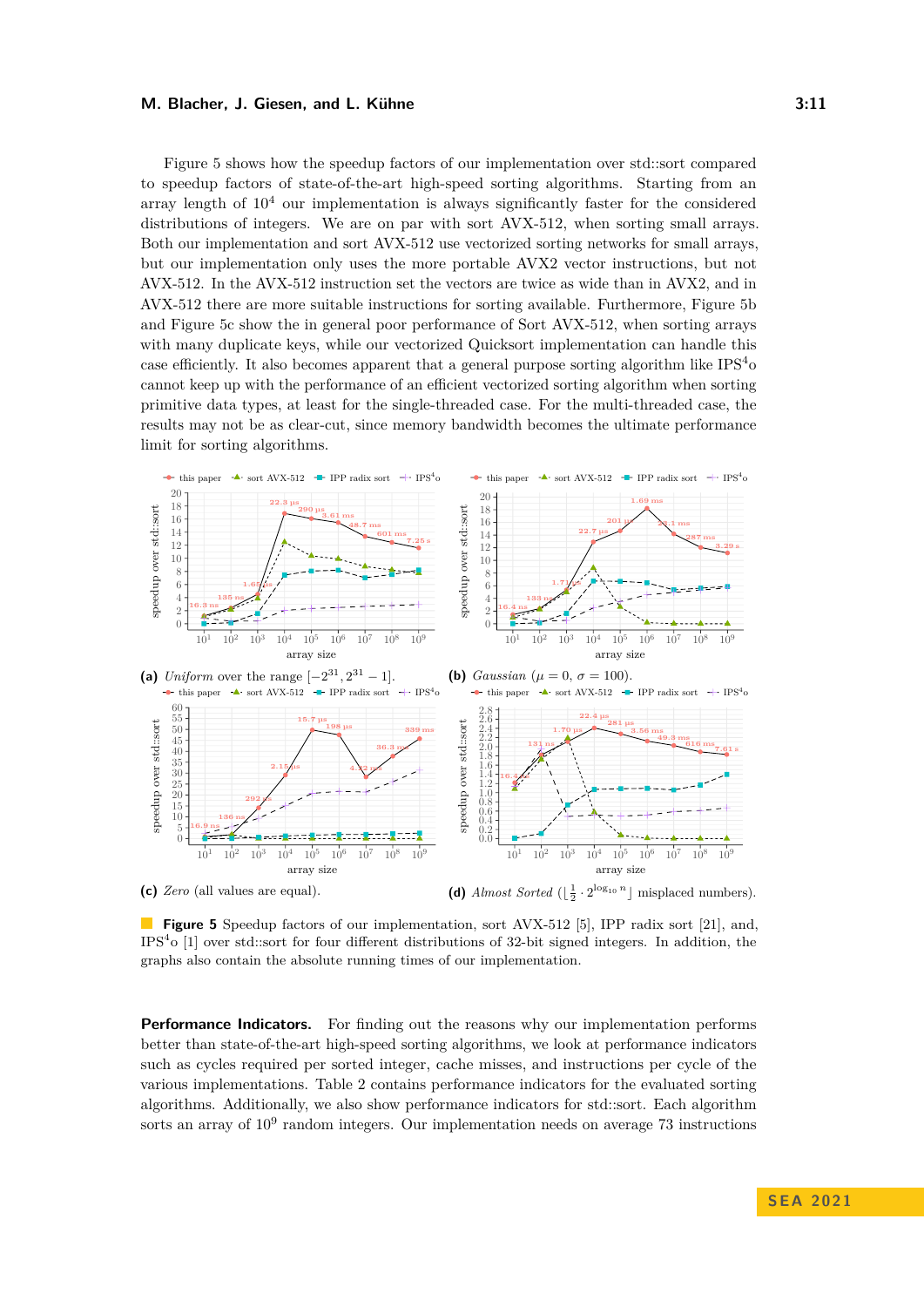### **3:12 Fast and Robust Vectorized In-Place Sorting of Primitive Types**

per integer, while IPP radix sort requires only about 44 instructions. Also sort AVX-512 requires on average fewer instructions per integer ( $\approx 46$ ) than our implementation. But both IPP radix sort and sort AVX-512 need more cycles to execute these fewer instructions than our implementation. This means the CPU utilization (instruction-level parallelism) of our implementation is higher than that of IPP radix sort or sort AVX-512. At the same wall-clock time, our implementation sorts more than 30% more integers than IPP radix sort or sort AVX-512. In addition, it should be noted that our implementation is in-place, while IPP radix sort uses  $\mathcal{O}(n)$  extra memory.

<span id="page-11-0"></span>**Table 2** Performance indicators per sorted integer. Each algorithm sorts an array of length  $10^9$ populated with random integers from the range  $[-2^{31}, 2^{31} - 1]$ . For example, sorting an integer with std::sort, on average, takes 377.14 CPU cycles and requires 226.25 instructions. The number of instructions per cycle (IPC) is defined as the quotient of the number of instructions and the number of cycles. A high IPC indicates efficient CPU utilization in terms of instruction-level parallelism. GHz denotes the average clock speed while sorting. When the integer is not in the cache, a cache miss occurs. The average number of cache misses per sorted integer is shown for the first level cache (L1) and the last level cache (LLC). The performance indicator branch-misses denotes the average number of mispredictions of the CPU branch-predictor per sorted integer.

|                       | cycles | instructions | $L1$ -misses | $LLC$ -misses | branch-misses | TPC. | GHz. |
|-----------------------|--------|--------------|--------------|---------------|---------------|------|------|
| std::sort             | 377.14 | 226.25       | 1.41         | 0.75          | 13.04         | 0.60 | 4.76 |
| this paper            | 34.44  | 72.68        | 1.25         | 0.59          | 0.06          | 2.11 | 4.76 |
| sort AVX-512          | 43.32  | 46.44        | 1.42         | 0.71          | 0.34          | 1.07 | 3.97 |
| <b>IPP</b> radix sort | 48.83  | 43.68        | 5.53         | 0.46          | 0.00          | 0.89 | 4.71 |
| IPS <sup>4</sup>      | 137.96 | 273.83       | 1.78         | 0.28          | 1.46          | 1.98 | 4.76 |

# **5 Conclusions**

In this paper we presented a highly efficient single-threaded in-place sorting algorithm that we implemented for the data type int with AVX2 intrinsics in C**++**. To make our implementation fast and robust, we improved vectorization techniques for sorting networks and Quicksort. In particular, we showed how to utilize the full capacity of vector registers for executing the modules of sorting networks and developed a pivot selection technique to efficiently sort arrays of different key distributions. Furthermore, we presented a vectorized in-place partitioning technique for vectorized Quicksort that has a high degree of instruction-level parallelism. With our implementation we achieve a speedup of at least 30% over state-ofthe-art high-performance sorting algorithms. The worst case running time of our sorting algorithm is  $\mathcal{O}(kn)$ , where k is the number of bits in the primitive type. Our implementation is easily extensible to other primitive types like unsigned int or float, and can also be adapted to sort primitive 64-bit types. Actually, there is no need to consider the sorting of floating-point numbers separately, since the IEEE format was designed in such a way that with some additional bit-twiddling floating-point numbers can be sorted with integer sorting routines [\[6,](#page-12-15) [18\]](#page-12-20). On future processors with larger vector registers and more diverse vector instructions, the speed difference in favor of vectorized sorting algorithms for primitive types is likely to increase further. Hence, we see a vectorized in-place hybrid algorithm based on sorting networks and Quicksort as a possible replacement for current sorting implementations in high-performance libraries.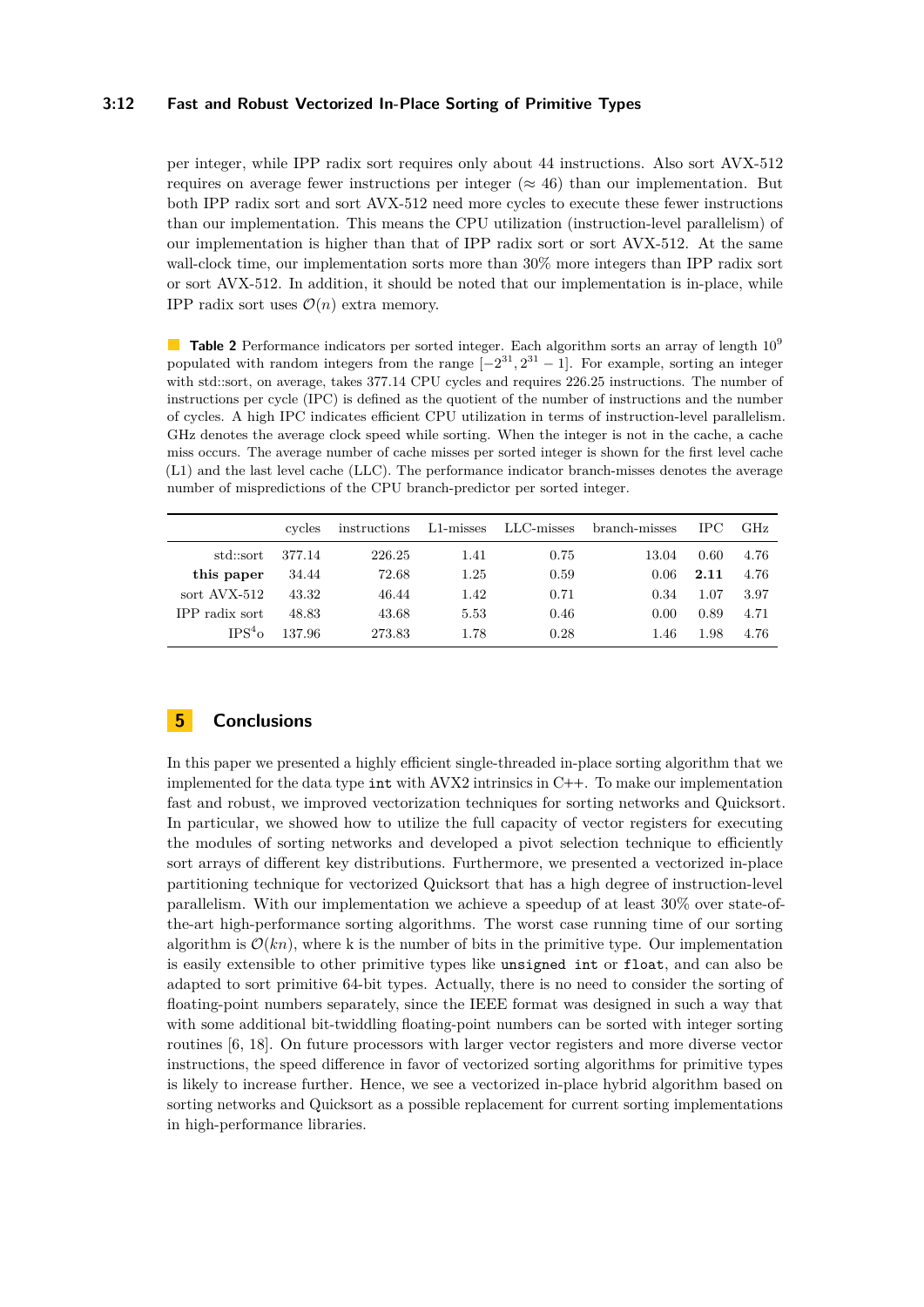### **References**

- <span id="page-12-12"></span>**1** Michael Axtmann, Sascha Witt, Daniel Ferizovic, and Peter Sanders. In-Place Parallel Super Scalar Samplesort (IPSSSSo). In *25th Annual European Symposium on Algorithms (ESA 2017)*, volume 87 of *Leibniz International Proceedings in Informatics (LIPIcs)*, pages 9:1–9:14. Schloss Dagstuhl–Leibniz-Zentrum fuer Informatik, 2017. [doi:10.4230/LIPIcs.ESA.2017.9](https://doi.org/10.4230/LIPIcs.ESA.2017.9).
- <span id="page-12-2"></span>**2** Jakob Andreas Bærentzen, Jens Gravesen, François Anton, and Henrik Aanæs. *Guide to Computational Geometry Processing*. Springer, 2012. [doi:10.1007/978-1-4471-4075-7](https://doi.org/10.1007/978-1-4471-4075-7).
- <span id="page-12-18"></span>**3** Kenneth E. Batcher. Sorting networks and their applications. In *Proceedings of the April 30–May 2, 1968, Spring Joint Computer Conference*, pages 307–314. ACM, 1968. [doi:](https://doi.org/10.1145/1468075.1468121) [10.1145/1468075.1468121](https://doi.org/10.1145/1468075.1468121).
- <span id="page-12-5"></span>**4** BLAS. Basic linear algebra subprograms. URL: <http://www.netlib.org/blas/>.
- <span id="page-12-7"></span>**5** Berenger Bramas. A novel hybrid quicksort algorithm vectorized using avx-512 on intel skylake. *International Journal of Advanced Computer Science and Applications*, 8(10), 2017. [doi:10.14569/IJACSA.2017.081044](https://doi.org/10.14569/IJACSA.2017.081044).
- <span id="page-12-15"></span>**6** Randal Bryant. *Computer Systems: A Programmer's Perspective*. Pearson, 3rd edition, 2016.
- <span id="page-12-13"></span>**7** Shi-Kuo Chang. *Data Structures and Algorithms*. World Scientific, 2003.
- <span id="page-12-9"></span>**8** Jatin Chhugani, Anthony D. Nguyen, Victor W. Lee, William Macy, Mostafa Hagog, Yen-Kuang Chen, Akram Baransi, Sanjeev Kumar, and Pradeep Dubey. Efficient implementation of sorting on multi-core simd cpu architecture. *Proceedings of the VLDB Endowment*, 1(2):1313– 1324, 2008. [doi:10.14778/1454159.1454171](https://doi.org/10.14778/1454159.1454171).
- <span id="page-12-17"></span>**9** Michael Codish, Luís Cruz-Filipe, Thorsten Ehlers, Mike Müller, and Peter Schneider-Kamp. Sorting networks: To the end and back again. *Journal of Computer and System Sciences*, 2016. [doi:10.1016/j.jcss.2016.04.004](https://doi.org/10.1016/j.jcss.2016.04.004).
- <span id="page-12-3"></span>**10** Thomas H. Cormen, Charles E. Leiserson, Ronald L. Rivest, and Clifford Stein. *Introduction to Algorithms*. MIT press, 3rd edition, 2009.
- <span id="page-12-14"></span>**11** Amjad M. Daoud, Hussein Abdel-jaber, and Jafar Ababneh. Efficient non-quadratic quick sort (nqquicksort). In Ezendu Ariwa and Eyas El-Qawasmeh, editors, *Digital Enterprise and Information Systems*, pages 667–675. Springer, 2011.
- <span id="page-12-16"></span>**12** Developer Zone. Intel ® Software Developer Zone, 2008. URL: [https://software.intel.com/](https://software.intel.com/en-us/articles/measuring-instruction-latency-and-throughput) [en-us/articles/measuring-instruction-latency-and-throughput](https://software.intel.com/en-us/articles/measuring-instruction-latency-and-throughput).
- <span id="page-12-1"></span>**13** Jay Devore and Kenneth Berk. *Modern Mathematical Statistics With Applications*. Springer, 2012.
- <span id="page-12-6"></span>**14** Jack J. Dongarra, Fred G. Gustavson, and Alan H. Karp. Implementing linear algebra algorithms for dense matrices on a vector pipeline machine. *SIAM Review*, 26(1):91–112, 1984. [doi:10.1137/1026003](https://doi.org/10.1137/1026003).
- <span id="page-12-0"></span>**15** Michael Griebel. *Numerical Simulation in Molecular Dynamics: Numerics, Algorithms, Parallelization, Applications*. Springer, 2007.
- <span id="page-12-8"></span>**16** Shay Gueron and Vlad Krasnov. Fast quicksort implementation using avx instructions. *The Computer Journal*, 59(1):83–90, 2016. [doi:10.1093/comjnl/bxv063](https://doi.org/10.1093/comjnl/bxv063).
- <span id="page-12-19"></span>**17** David R. Helman, David A. Bader, and Joseph JáJá. A randomized parallel sorting algorithm with an experimental study. *Journal of Parallel and Distributed Computing*, 52(1):1–23, 1998. [doi:10.1006/jpdc.1998.1462](https://doi.org/10.1006/jpdc.1998.1462).
- <span id="page-12-20"></span>**18** Michael Herf. Radix tricks, 2001. URL: <http://stereopsis.com/radix.html>.
- <span id="page-12-10"></span>**19** Hiroshi Inoue, Takao Moriyama, Hideaki Komatsu, and Toshio Nakatani. Aa-sort: A new parallel sorting algorithm for multi-core simd processors. In *16th International Conference on Parallel Architecture and Compilation Techniques (PACT 2007)*, pages 189–198, 2007. [doi:10.1109/PACT.2007.4336211](https://doi.org/10.1109/PACT.2007.4336211).
- <span id="page-12-11"></span>**20** Hiroshi Inoue and Kenjiro Taura. Simd- and cache-friendly algorithm for sorting an array of structures. *Proceedings of the VLDB Endowment*, 8(11):1274–1285, 2015. [doi:10.14778/](https://doi.org/10.14778/2809974.2809988) [2809974.2809988](https://doi.org/10.14778/2809974.2809988).
- <span id="page-12-4"></span>21 Intel Corporation. Developer Reference for Intel® Integrated Performance Primitives. URL: <https://software.intel.com/en-us/ipp-dev-reference>.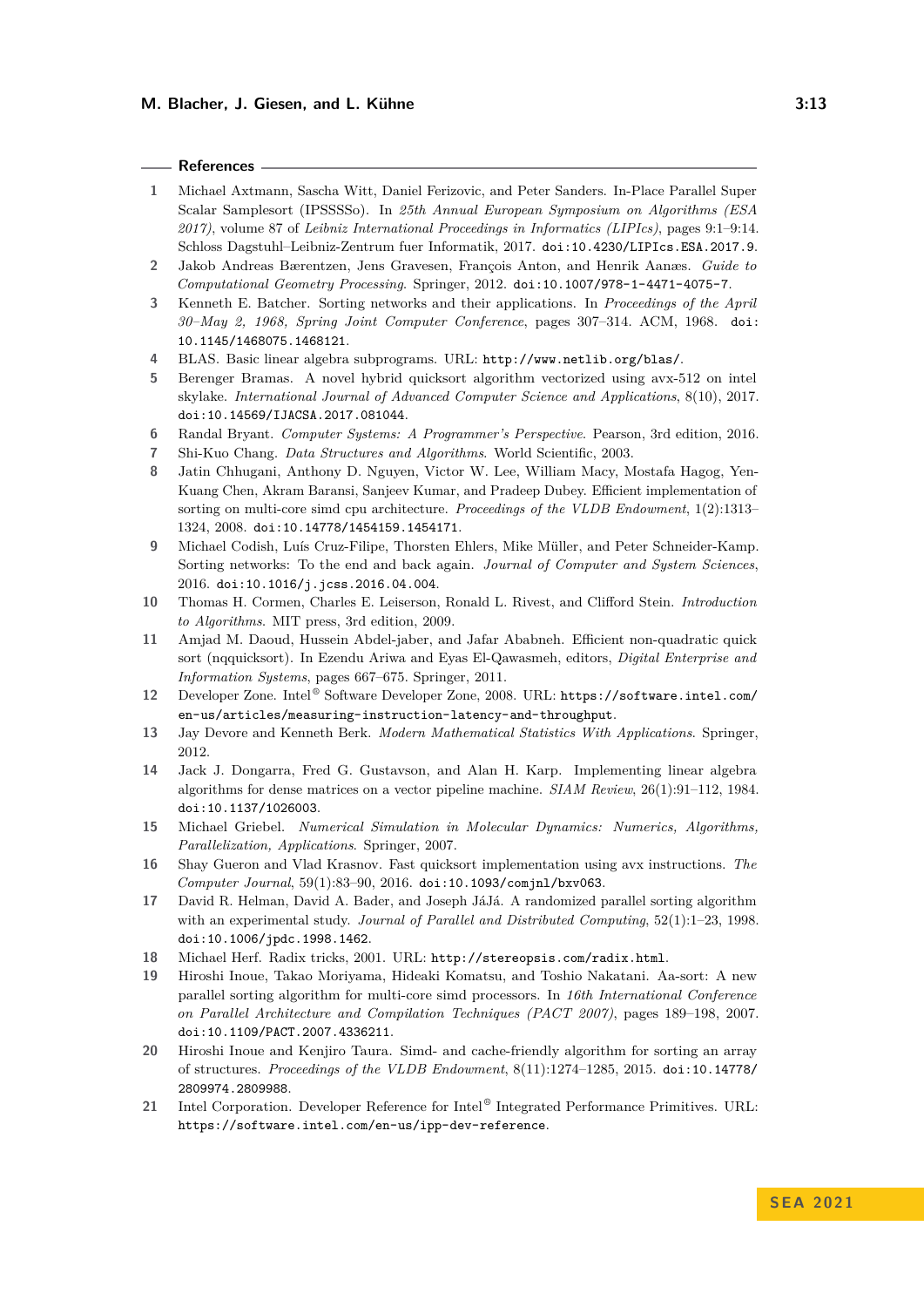### **3:14 Fast and Robust Vectorized In-Place Sorting of Primitive Types**

- <span id="page-13-14"></span>22 Intel Corporation. Intel<sup>®</sup> 64 and IA-32 Architectures Software Developer's Manual, 2016.
- <span id="page-13-8"></span>23 Intel Corporation. Intel<sup>®</sup> Integrated Performance Primitives Cryptography: Developer Guide, 2020. URL: <https://software.intel.com/sites/default/files/ippcp-devguide.pdf>.
- <span id="page-13-19"></span>**24** Intrinsics Guide. Intel intrinsics guide. URL: [https://software.intel.com/sites/](https://software.intel.com/sites/landingpage/IntrinsicsGuide/) [landingpage/IntrinsicsGuide/](https://software.intel.com/sites/landingpage/IntrinsicsGuide/).
- <span id="page-13-7"></span>**25** Adrian Kaehler and Gary Bradski. *Learning OpenCV 3: Computer Vision in C++ With the OpenCV Library*. O'Reilly Media, 2016.
- <span id="page-13-17"></span>**26** Ronald Kneusel. *Random Numbers and Computers*. Springer, 1st edition, 2018.
- <span id="page-13-16"></span>**27** Donald E. Knuth. *The Art of Computer Programming: Volume 3: Sorting and Searching*. Addison-Wesley, 2nd edition, 1998.
- <span id="page-13-0"></span>**28** Bernhard Korte and Jens Vygen. *Combinatorial Optimization: Theory and Algorithms*. Springer, 2006.
- <span id="page-13-1"></span>**29** Ibrahim Küçük. *Astrophysics*. IntechOpen, 2012.
- <span id="page-13-5"></span>**30** Tapio Lahdenmäki and Michael Leach. *Relational Database Index Design and the Optimizers*. John Wiley & Sons, 2005.
- <span id="page-13-9"></span>**31** Stewart A. Levin. A fully vectorized quicksort. *Parallel Computing*, 16:369–373, 1990. [doi:10.1016/0167-8191\(90\)90074-J](https://doi.org/10.1016/0167-8191(90)90074-J).
- <span id="page-13-18"></span>**32** Peng Li, David J. Lilja, Weikang Qian, Kia Bazargan, and Marc D. Riedel. Computation on stochastic bit streams digital image processing case studies. *IEEE Transactions on Very Large Scale Integration (VLSI) Systems*, 22(3):449–462, 2014. [doi:10.1109/TVLSI.2013.2247429](https://doi.org/10.1109/TVLSI.2013.2247429).
- <span id="page-13-3"></span>**33** Michal Ozery-Flato and Ron Shamir. Sorting by translocations via reversals theory. In *Comparative Genomics*, pages 87–98. Springer, 2006. [doi:10.1007/11864127\\_8](https://doi.org/10.1007/11864127_8).
- <span id="page-13-15"></span>**34** Ian Parberry. The pairwise sorting network. *Parallel Processing Letters*, 2:205–211, 1992. [doi:10.1142/S0129626492000337](https://doi.org/10.1142/S0129626492000337).
- <span id="page-13-6"></span>**35** Steven Ross. Boost.sort. URL: [https://www.boost.org/doc/libs/1\\_67\\_0/libs/sort/doc/](https://www.boost.org/doc/libs/1_67_0/libs/sort/doc/html/index.html) [html/index.html](https://www.boost.org/doc/libs/1_67_0/libs/sort/doc/html/index.html).
- <span id="page-13-4"></span>**36** Robert Sedgewick and Kevin Wayne. *Algorithms*. Addison-Wesley, 4th edition, 2011.
- <span id="page-13-10"></span>**37** Howard Jay Siegel. The universality of various types of simd machine interconnection networks. *SIGARCH Comput. Archit. News*, 5(7):70–79, 1977. [doi:10.1145/633615.810655](https://doi.org/10.1145/633615.810655).
- <span id="page-13-11"></span>**38** Harold S. Stone. Sorting on star. *IEEE Transactions on Software Engineering*, SE-4(2):138–146, 1978. [doi:10.1109/TSE.1978.231484](https://doi.org/10.1109/TSE.1978.231484).
- <span id="page-13-2"></span>**39** Martin Weisser. *Essential Programming for Linguistics*. Edinburgh University Press, 2009.
- <span id="page-13-13"></span>**40** Zekun Yin, Tianyu Zhang, André Müller, Hui Liu, Yanjie Wei, Bertil Schmidt, and Weiguo Liu. Efficient parallel sort on avx-512-based multi-core and many-core architectures. In *2019 IEEE 21st International Conference on High Performance Computing and Communications; IEEE 17th International Conference on Smart City; IEEE 5th International Conference on Data Science and Systems (HPCC/SmartCity/DSS)*, pages 168–176. IEEE, 2019. [doi:](https://doi.org/10.1109/HPCC/SmartCity/DSS.2019.00038) [10.1109/HPCC/SmartCity/DSS.2019.00038](https://doi.org/10.1109/HPCC/SmartCity/DSS.2019.00038).
- <span id="page-13-12"></span>**41** Marco Zagha and Guy E. Blelloch. Radix sort for vector multiprocessors. In *Proceedings of the 1991 ACM/IEEE conference on Supercomputing*, pages 712–721. ACM, 1991. [doi:](https://doi.org/10.1145/125826.126164) [10.1145/125826.126164](https://doi.org/10.1145/125826.126164).

## <span id="page-13-20"></span>**A Worked Example of Vectorized In-Place Partitioning**

Our vectorized partitioning technique is a hybrid of the techniques of Gueron and Krasnov [\[16\]](#page-12-8), and, Bramas [\[5\]](#page-12-7) with additional optimizations. Our technique for partitioning an array is demonstrated in Figure [6](#page-14-0) using vectors that can hold four elements.

In the example in Figure [6,](#page-14-0) the *array* to be partitioned consists of 20 elements. The pivot is 49. An arrow, with the text *partition vector* above, indicates the partitioning of a single vector using the pivot vector *v\_pivot*. While partitioning a vector, the elements smaller than or equal to the pivot are arranged contiguously at the beginning of the vector, and the elements greater than the pivot are arranged thereafter. The function *partition vector* returns the number of elements greater than the pivot. Based on this information the indices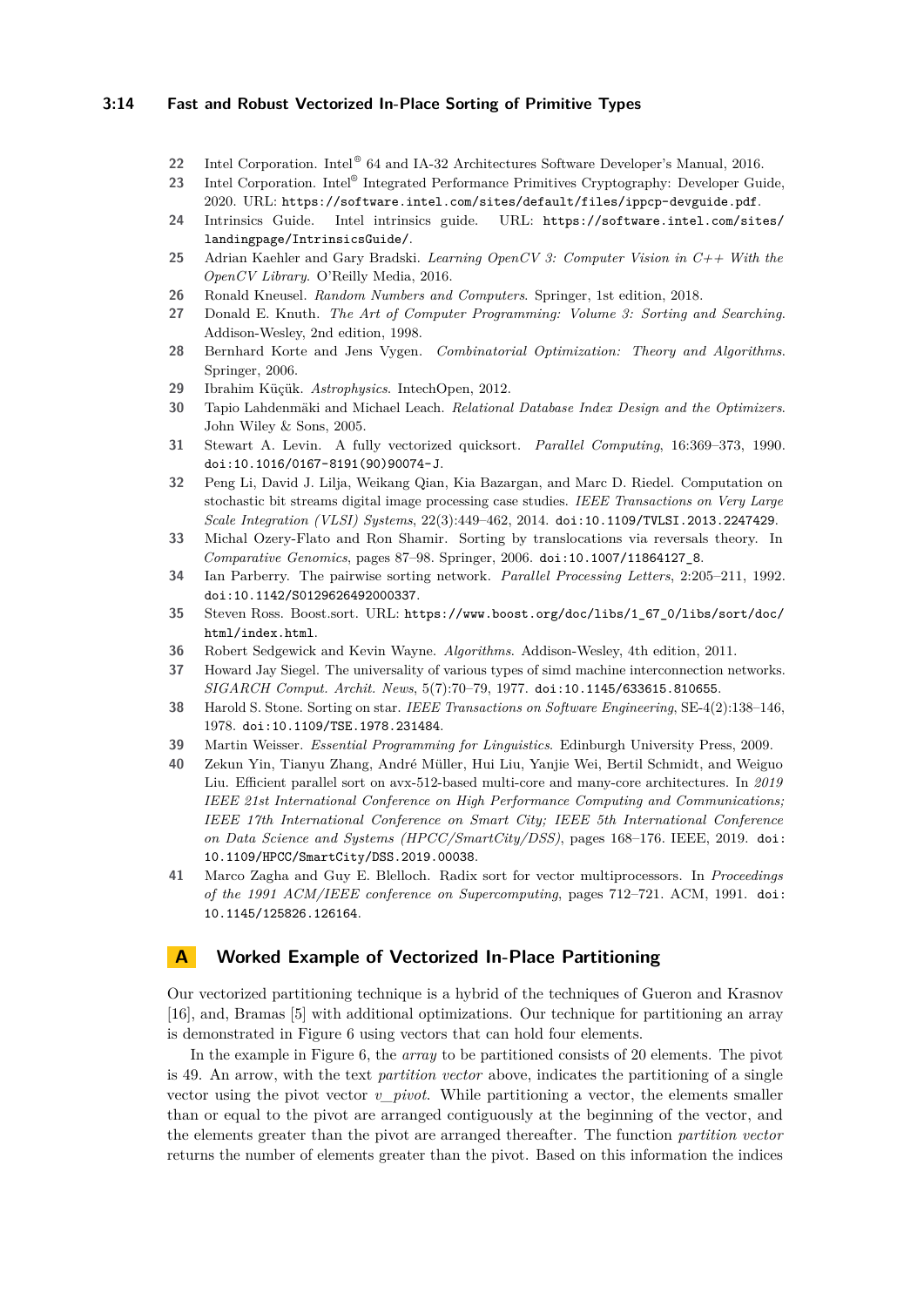<span id="page-14-0"></span>

**Figure 6** Vectorized partitioning example.

*left\_store* and *right\_store* are updated. The indices *left\_store* and *right\_store* indicate the store points in the *array* for a partitioned vector. The *left* and *right* indices, on the other hand, are used to determine the next elements to load for partitioning. Already partitioned elements are printed in bold. Elements that can be overwritten are grayed out. The details of the procedure in Figure [6](#page-14-0) are as follows:

- **1** At the beginning of partitioning, the first four elements of the *array* are stored in the vector *v\_left* and the last four elements in the vector *v\_right*. The vectors *v\_left* and *v\_right* are partitioned only after all the other elements of the *array* have been processed.
- **2** The four elements at the index *left* are loaded to *v\_current*. The vector *v\_current* is partitioned and stored at the outer ends of the *array*. The store point *left\_store* moves three index positions to the right, because in *v\_current* three elements are smaller than or equal to the pivot. Equivalently, *right\_store* moves one index position to the left, since in *v\_current* one element is greater than the pivot.